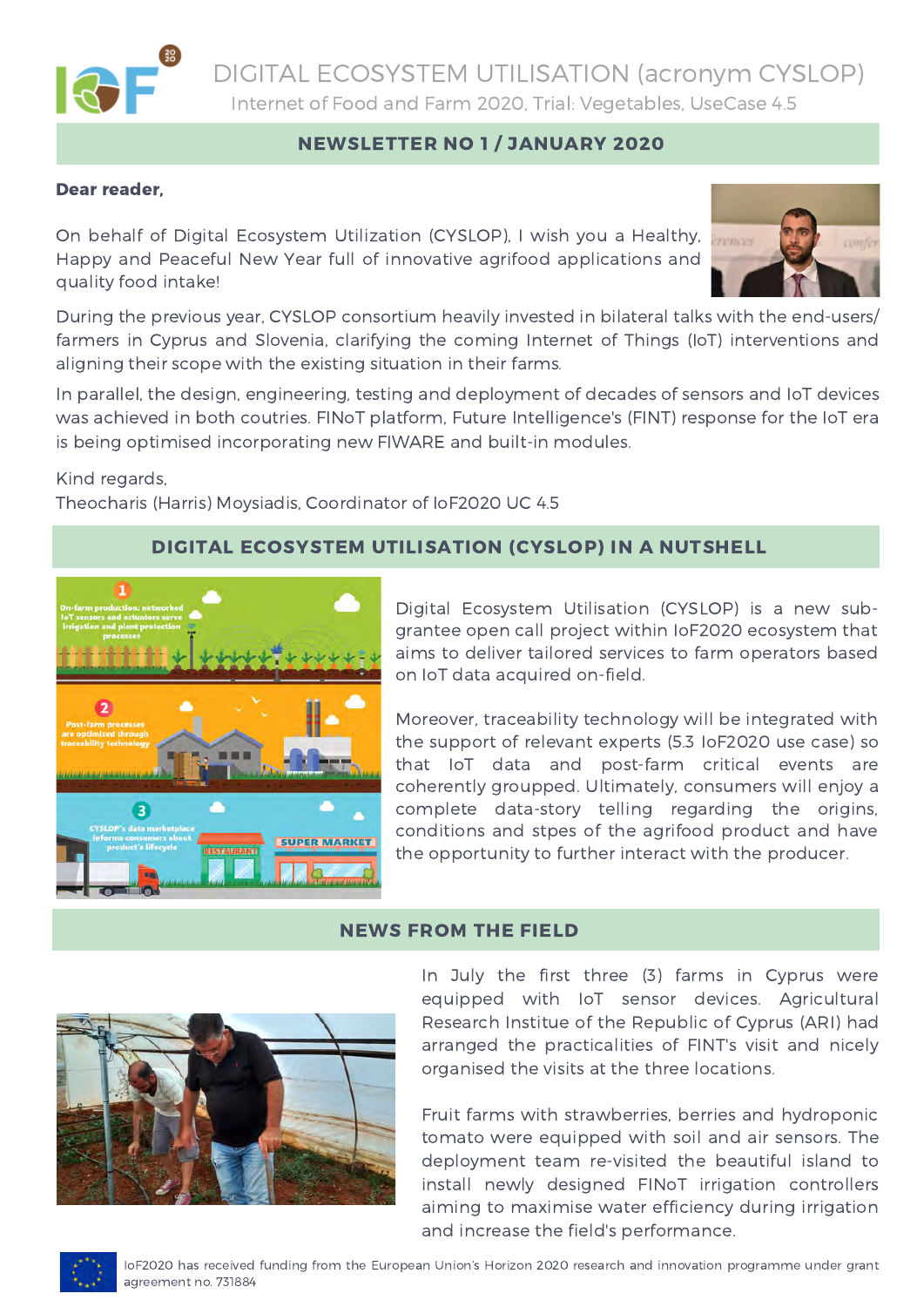

DIGITAL ECOSYSTEM UTILISATION (acronym CYSLOP) Internet of Food and Farm 2020, Trial: Vegetables, UseCase 4.5

## NEWS FROM THE FIELD



Another summer visit in Slovenia took place to deploy the same IoT set-up as our farmers were looking forward to receiving the proposed technology. ITC-Cluster of Murska Sobota welcomed FINT personnel in the beuatiful country of Slovenia and deployments were completed in the next four days. From that time, six farmers monitor the microclimate conditions of their parcels online through dedicated accounts and private tenants. Crop cultivations under IoT control included several kinds of vegetables productions subject to seasonal changes like tomatoes, garlic, beans, pumpkins, cucumber, sweet peppers, tomato, onion and salads. Some of these locations (three actually) are also piloting FINoT irrigation controllers deployed in November 2019.

## UPCOMING ACTIVITIES

The coming Spring the hardware installations will be completed with the final farmers that the consortium selected. On the technology development side, post farm operations and events will be registered at FINoT platform following a data model that is well-adopted by the Food industry. At the end, an agrifood specific dashboard will be built based on FINoT foundational cornerstones but with even more functionalities and features for the end users and the ecosystem.

#### PAST EVENTS

29-30/1/2019, Bordeaux, France: Trial level meeting for Use Cases in IoF2020 pilots 3 & 4: New Use cases welcome, Presentation of the state of the art of the various cases, Use Case synergies, IoF WP3 and WP6 presentation, Q&As, Pilot Visit.

[2-4/3/2019, Thessaloniki, Greece:](https://detrop.helexpo.gr/en) **Detrop-Oenos**: The two exhibitions are expected to attract the interest of domestic and international exhibitors and visitors. With a rich schedule of side events, innovative actions and novel proposals, the exhibition 'duo' will once again serve as a point of reference for the food & beverage sector.

6-8/3/2019, Prague, Czech Republic: The **third IoF2020 meeting** was very special since it was organised together with the SmartAgriHubs kick-off meeting, it officially welcomed 13 new use cases while it included [workshops, site-visits, trainings](https://www.iof2020.eu/latest/press/2019/02/iof2020-partners-event-2019) and plenary talks in between the three day lasting networking opportunities.

[11-13/4/2019, Thessaloniki, Greece:](https://freskon.helexpo.gr/en) **FRESKON**, the International Trade Show for Fruits & Vegetables being held for the 6th time this year, is already the focal point of the sector, serving as a meeting place for producers, international retail groups, as well as domestic and international transporters of fresh fruits and vegetables.